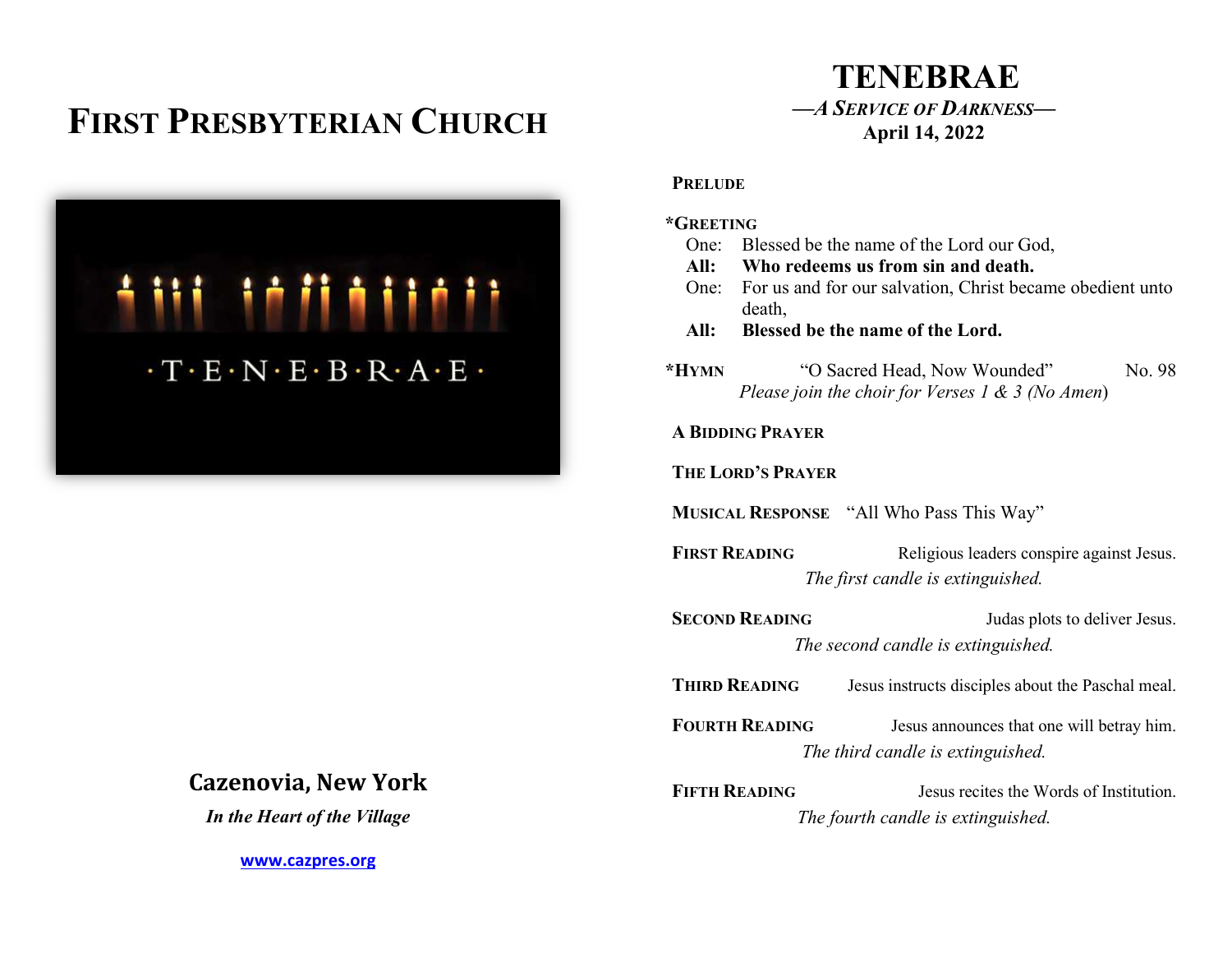#### SACRAMENT OF THE LORD'S SUPPER

#### INVITATION TO THE LORD'S TABLE

- One: A table is set before us. A feast is prepared for us.
- All: A meal of bread and wine, of body and of blood.
- One: The Lord calls us to this supper of remembrance.
- All: The Lord calls us to serve and to be served.
- One: As we break the bread and share the cup,
- All: our understanding may fail us.
- One: But we will never forget Christ's example.
- All: We will never forget the full extent of his love.

PRAYER OF CONFESSION & CONSECRATION (Unison) Ever gracious God, we gather this evening as friends gathered with Jesus in an upper room long ago. We come bearing the marks of a bitter and broken world. We come from places of anonymity, with dry and thirsty spirits. Remind us in the breaking of the bread of our need and of your sufficiency. Refresh us and make us whole with the cup of forgiveness. Draw us nearer to each other in mutual service and closer to you in the covenant of faithfulness and thanksgiving. As the night advances, deepen in us a sense of your steadfast love for us in Jesus Christ, our Friend and Redeemer. Amen.

### WORDS OF INSTITUTION

### DISTRIBUTION OF THE ELEMENTS

### PRAYER OF THANKSGIVING (Unison)

God of grace, your Son Jesus Christ left us this holy meal of bread and wine by which we remember the gifts of life, death and eternity that he has freely given. May we who have celebrated this sign of his great love show in our words and actions his gracious forgiveness and everlasting peace. We ask this through Jesus Christ our Lord, who lives and reigns with you and the Holy Spirit, One God, now and forever. Amen.

MUSICAL RESPONSE "The Cup of Love" A responsorial psalm setting of Psalm 116

- SIXTH READING Jesus tells his disciples that they will desert him.
- SEVENTH READING In Gethsemane, the disciples fall asleep. The fifth candle is extinguished.
- MUSICAL RESPONSE "Could You Not Watch" Based upon Matthew 26:40-42, 50 and Luke 23:28
- EIGHTH READING Jesus is betrayed by Judas; seized by the soldiers. The sixth candle is extinguished.
- NINTH READING Jesus' trial begins in the court of Caiaphas. The seventh candle is extinguished.
- TENTH READING Peter denies having any knowledge of Jesus. The eighth candle is extinguished.
- MUSICAL RESPONSE "Ah, Holy Jesus" No.93 Congregation, please join the choir for Verse 1
- ELEVENTH READING Jesus is put in the custody of Pontius Pilate. The ninth candle is extinguished.
- TWELFTH READING Jesus is put on the stand before Pontius Pilate. The tenth candle is extinguished.
- THIRTEENTH READING The crowd shouts, "Crucify him!"

MUSICAL RESPONSE "Crucify Him!"

- FOURTEENTH READING The Roman soldiers mock Jesus. The eleventh candle is extinguished.
- FIFTEENTH READING **FIFTEENTH** READING The twelfth candle is extinguished.

MUSICAL RESPONSE "When I Survey the Wondrous Cross"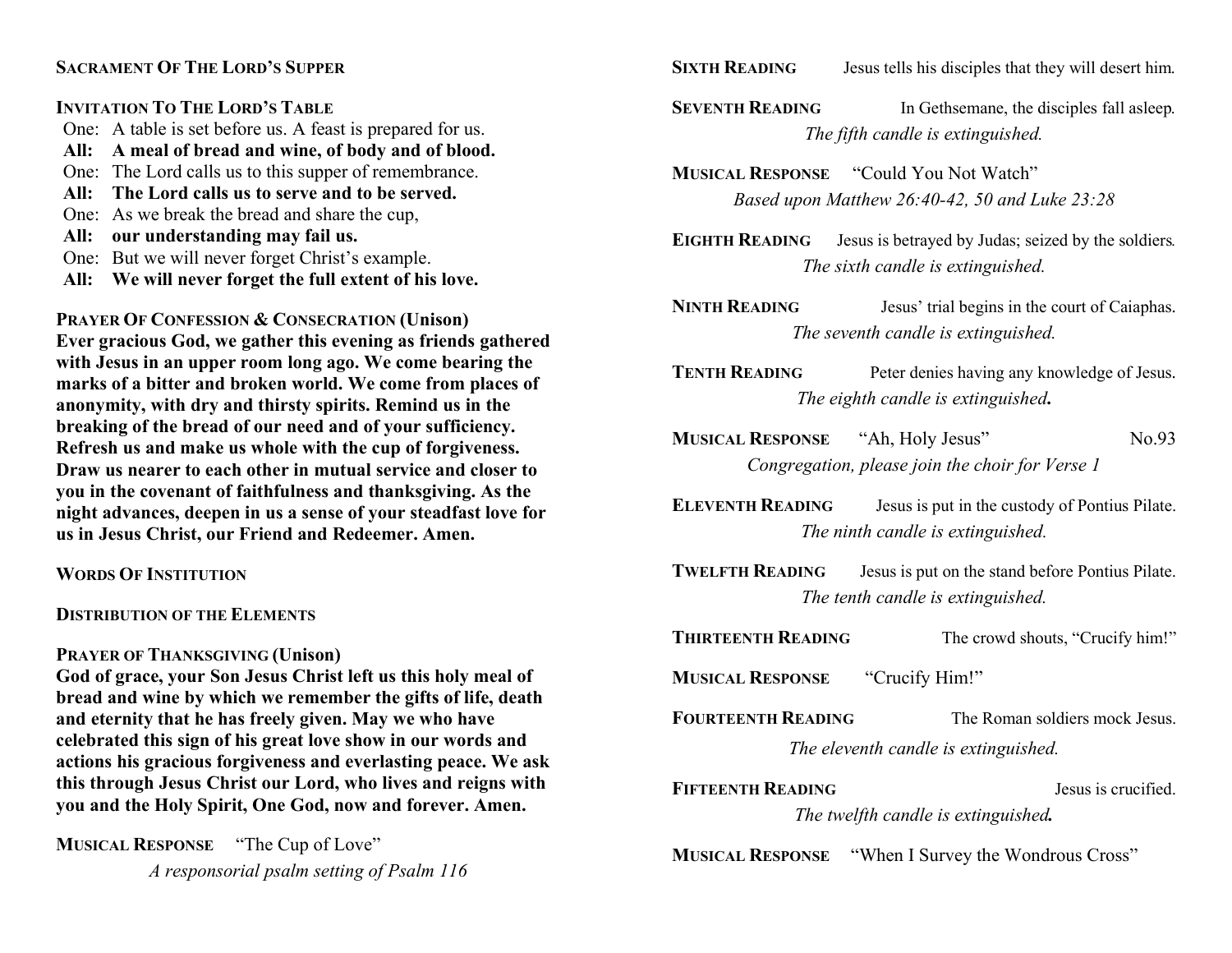SIXTEENTH READING Jesus breathes his last breath. The thirteenth Candle is extinguished.

MUSICAL RESPONSE "Ah, Holy Jesus"

SEVENTEENTH READING Curtain of the temple is torn; earth shakes. The fourteenth candle is extinguished.

MUSICAL RESPONSE "Were You There" Duet by Leigh Garber and Russell Grills

#### **DISMISSAL**

May Jesus Christ, who for our sake became obedient unto death, yes, even death on a cross, keep you and strengthen you this night, and forevermore.

#### Amen.

(The congregation will please leave the sanctuary in silence.)

The Service of Tenebrae follows a tradition of the church dating back to the eighth century. From Latin, the word Tenebrae means "darkness" and commemorates the final hours of our Lord's life on earth, as he suffered death upon the cross. In the early church, the service of Tenebrae was celebrated on Wednesday, Thursday and Friday of Holy Week. As the candles are extinguished, they symbolize the fading loyalty of the disciples and friends of Jesus. The gradual darkening of the church portrays the diminishing light of the world as Christ was departing from it.

This evening's service is based upon TENEBRAE: A Service of Darkness which is written and composed by Hal Hopson.

#### Readers

| Bill Chappell      | Nathan Guarneiri     |
|--------------------|----------------------|
| Courtney Guarneiri | Craig Buckhout       |
| Dan Raymond        | <b>Steve Raymond</b> |
| Amy Liberatore     | <b>Beth Freedman</b> |
| Rachel Copland     | Rev. Anna Gheen      |

#### Communion Servers

We would like to extend our gratitude to the violinist, Mary Coburn, and the Senior Choir for the music in today's service.

A special thanks to Jim Palmer and Nathan Guarneiri for managing the lighting in the sanctuary this evening.